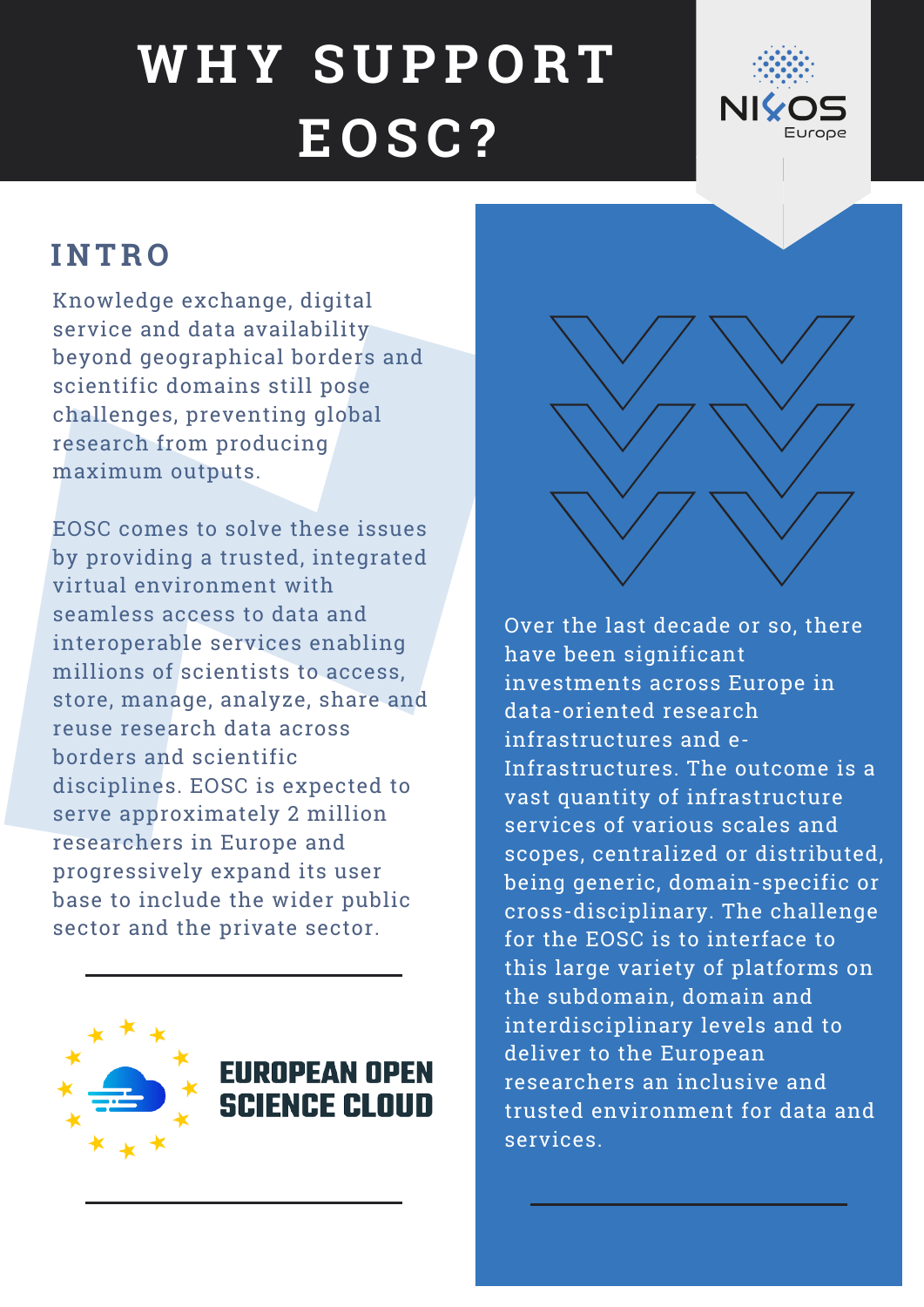### **RE S E A RC H BE N E F ITS**

**EOSC makes easier the sharing and re-use research data, which increases quality and reliability of science and productivity of researchers.**

The federation of infrastructures and interlinking of data sets stimulate collaboration between institutions and researchers-not only across research projects-but also across professional sectors and countries.

Access to a pool of European data sets and services.



## **EUROPEAN OPEN SCIENCE CLOUD**

- allow institutions and researchers, with insufficient resources, to draw from this pool of data and services, compensate for national gaps, and develop their research.
- facilitate and widen the opportunities of researchers for collaboration, and will

enable them to start new research activities. EOSC could catalyse widespread adoption of hyper-scale cloud computing by European science.

Through this access, EOSC will:

The availability of computing and storage resources should no longer be a bottleneck. Sharing research results through a pan European platform increases visibility and impact Familiarity with EOSC increases opportunities for funding through Horizon Europe

## **W H Y S U PP O RT E O SC?**

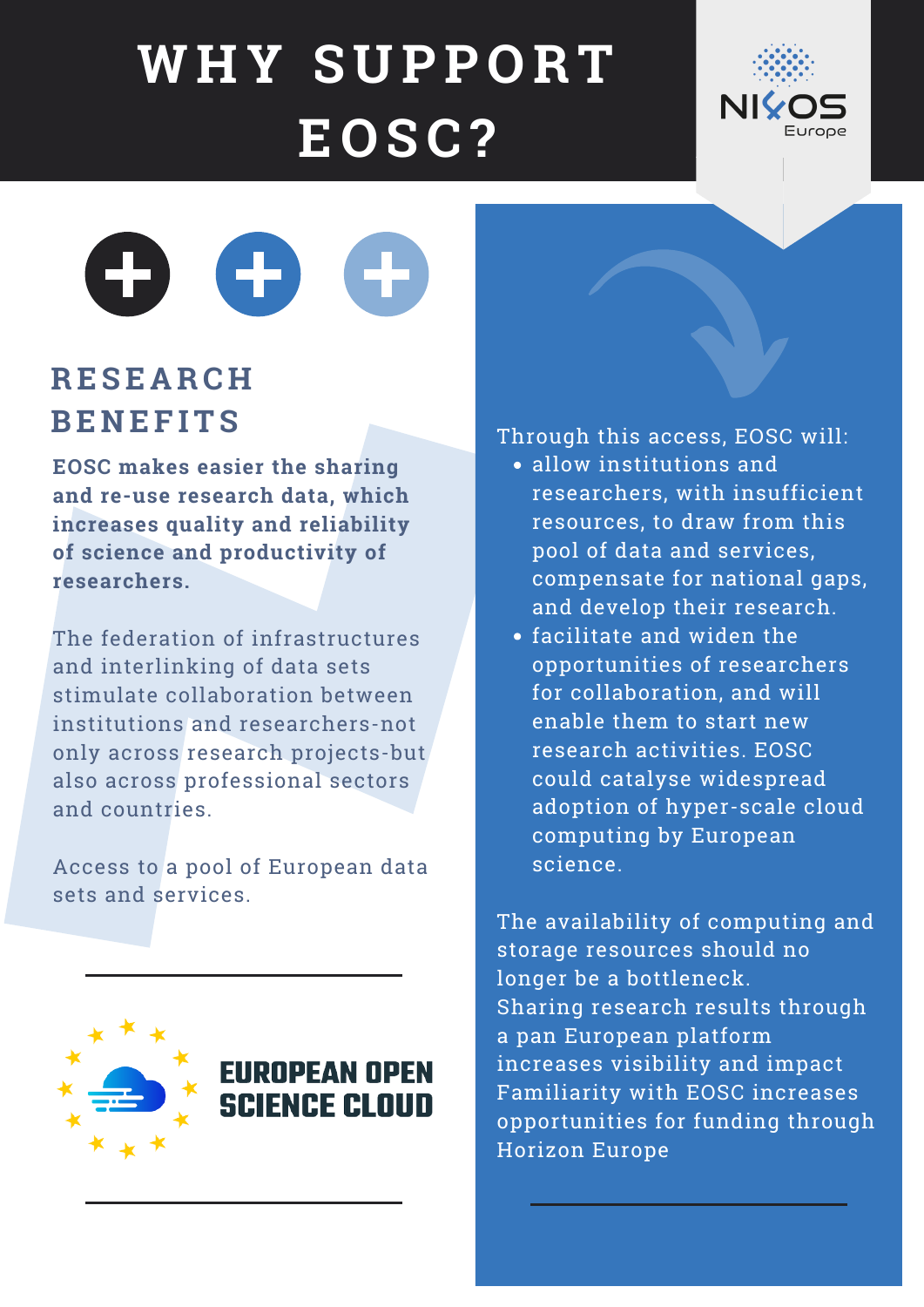#### **P O L ICY BE N E F ITS**

EOSC connects to stakeholders from other regions of Europe and thereby facilitates the sharing of knowledge and experiences. Countries that are already advanced in FAIR data and Open Science policies can share their best practices and lead in

developing EOSC.

**An integrated environment as EOSC supports decentralization and regional growth.**

Enables Open Innovation and helps Europe to capitalize socially and economically on research and innovation results by bringing more actors and investments into the research and innovation process.

Being a mandated organization in the EOSC Association allows for expressing views and needs of your national research ecosystem.

National representatives will have the opportunity to co-shape the overall strategic agenda for research EU, which is a de facto reality for all, independently whether they participate in EOSC or not.



National representatives will have the opportunity to co-shape the SRIA, which will be the basis for developing the priorities for the next EC work programme Horizon Europe (2021-2027). Researchers will have easier access to Horizon Europe funding (being part of the developments, collaborating in consortia, etc.) Increases productivity of science and improves national performance in DESI indicators.

# **W H Y S U PP O RT E O SC?**